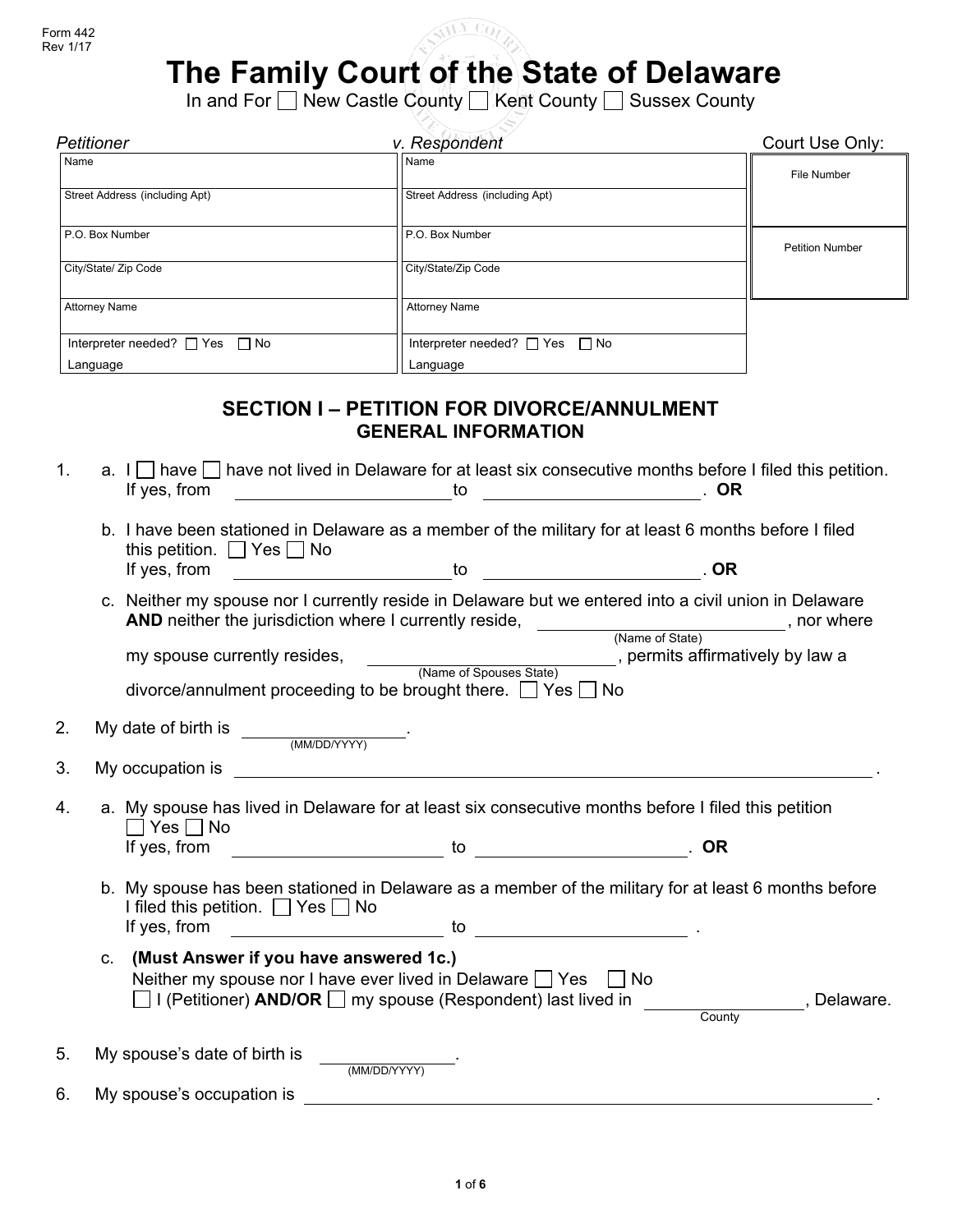7. My spouse is most likely to receive mail at the following location (check one):

My spouse's home address as described above.

 $\Box$  The following address that is different from the address above:

| (STREET ADDRESS)                                         |                                                          |                                                                                                                                                             | (STATE) (ZIP CODE)                                                                                                                                                         |
|----------------------------------------------------------|----------------------------------------------------------|-------------------------------------------------------------------------------------------------------------------------------------------------------------|----------------------------------------------------------------------------------------------------------------------------------------------------------------------------|
|                                                          |                                                          | (P.O. BOX NUMBER)<br>(CITY)                                                                                                                                 |                                                                                                                                                                            |
|                                                          | provided by Title 13, section 1508 of the Delaware Code. |                                                                                                                                                             | My spouse lives out of state. It is unlikely that my spouse can be personally served.<br>My spouse should be served by mail and/or publication of notice AT MY EXPENSE, as |
|                                                          |                                                          | personally served. My spouse should be served by publication of notice AT MY<br><b>EXPENSE, as provided by Title 13, section 1508 of the Delaware Code.</b> | I do not know where my spouse receives mail. It is unlikely that my spouse can be                                                                                          |
| 8.                                                       |                                                          | My spouse's citizenship is described below. (CHECK ALL THAT APPLY)                                                                                          |                                                                                                                                                                            |
|                                                          | My spouse is a citizen of the United States of America.  |                                                                                                                                                             |                                                                                                                                                                            |
|                                                          |                                                          |                                                                                                                                                             | My spouse is not a citizen of the United States of America; he/she is a citizen of                                                                                         |
|                                                          |                                                          |                                                                                                                                                             | (name of country). The embassy address of the country in which                                                                                                             |
| my spouse is a citizen of:                               |                                                          |                                                                                                                                                             |                                                                                                                                                                            |
| (NAME OF EMBASSY)                                        | (STREET ADDRESS)                                         | (CITY)                                                                                                                                                      | (STATE)<br>(ZIP CODE)                                                                                                                                                      |
|                                                          |                                                          |                                                                                                                                                             | My spouse resided in a foreign country within two years prior to my filing the petition; he/she                                                                            |
| resided in                                               |                                                          |                                                                                                                                                             |                                                                                                                                                                            |
|                                                          |                                                          |                                                                                                                                                             | (name of country). The embassy address of the country in which                                                                                                             |
| my spouse resided in:                                    |                                                          |                                                                                                                                                             |                                                                                                                                                                            |
| (NAME OF EMBASSY)                                        | (STREET ADDRESS)                                         | $\overline{(CITY)}$                                                                                                                                         | (STATE)<br>(ZIP CODE)                                                                                                                                                      |
| 9a.                                                      |                                                          | My spouse and I were married/entered into a civil union on the following date:                                                                              |                                                                                                                                                                            |
|                                                          |                                                          |                                                                                                                                                             | (MM/DD/YYYY)                                                                                                                                                               |
| 9b.                                                      | The place of my $\Box$ marriage $\Box$ civil union was   |                                                                                                                                                             |                                                                                                                                                                            |
|                                                          |                                                          |                                                                                                                                                             |                                                                                                                                                                            |
| 10.                                                      | My spouse and I separated on the following date          | (MM/DD/YYYY)                                                                                                                                                |                                                                                                                                                                            |
| 11. Check and complete ALL that apply for the following: |                                                          |                                                                                                                                                             |                                                                                                                                                                            |
|                                                          |                                                          |                                                                                                                                                             |                                                                                                                                                                            |
|                                                          | Neither party is currently pregnant.                     |                                                                                                                                                             |                                                                                                                                                                            |
|                                                          |                                                          | is currently pregnant.                                                                                                                                      |                                                                                                                                                                            |
|                                                          |                                                          |                                                                                                                                                             | We have living children of the marriage/civil union (born or adopted) up to the age of 17,                                                                                 |
|                                                          |                                                          |                                                                                                                                                             | so a parent education course must be completed. (If you check this box, list the children                                                                                  |
|                                                          | below. Attach additional sheets if necessary.)           |                                                                                                                                                             |                                                                                                                                                                            |
| NAME OF CHILD(REN)                                       | DATE OF BIRTH                                            | <b>ADDRESS OF CHILD(REN)</b>                                                                                                                                |                                                                                                                                                                            |
| (First, Middle, Last)                                    | (Month, Day, Year)                                       | (Street Address, City, State, Zip Code)                                                                                                                     |                                                                                                                                                                            |
|                                                          |                                                          |                                                                                                                                                             |                                                                                                                                                                            |
|                                                          |                                                          |                                                                                                                                                             |                                                                                                                                                                            |

12. Check **ONE** and complete as directed concerning prior matrimonial proceedings.

 $\Box$  I have not brought an action for divorce or annulment in any court against this spouse AND to the best of my knowledge, information and belief, my spouse has not brought an action for divorce or annulment against me in any court.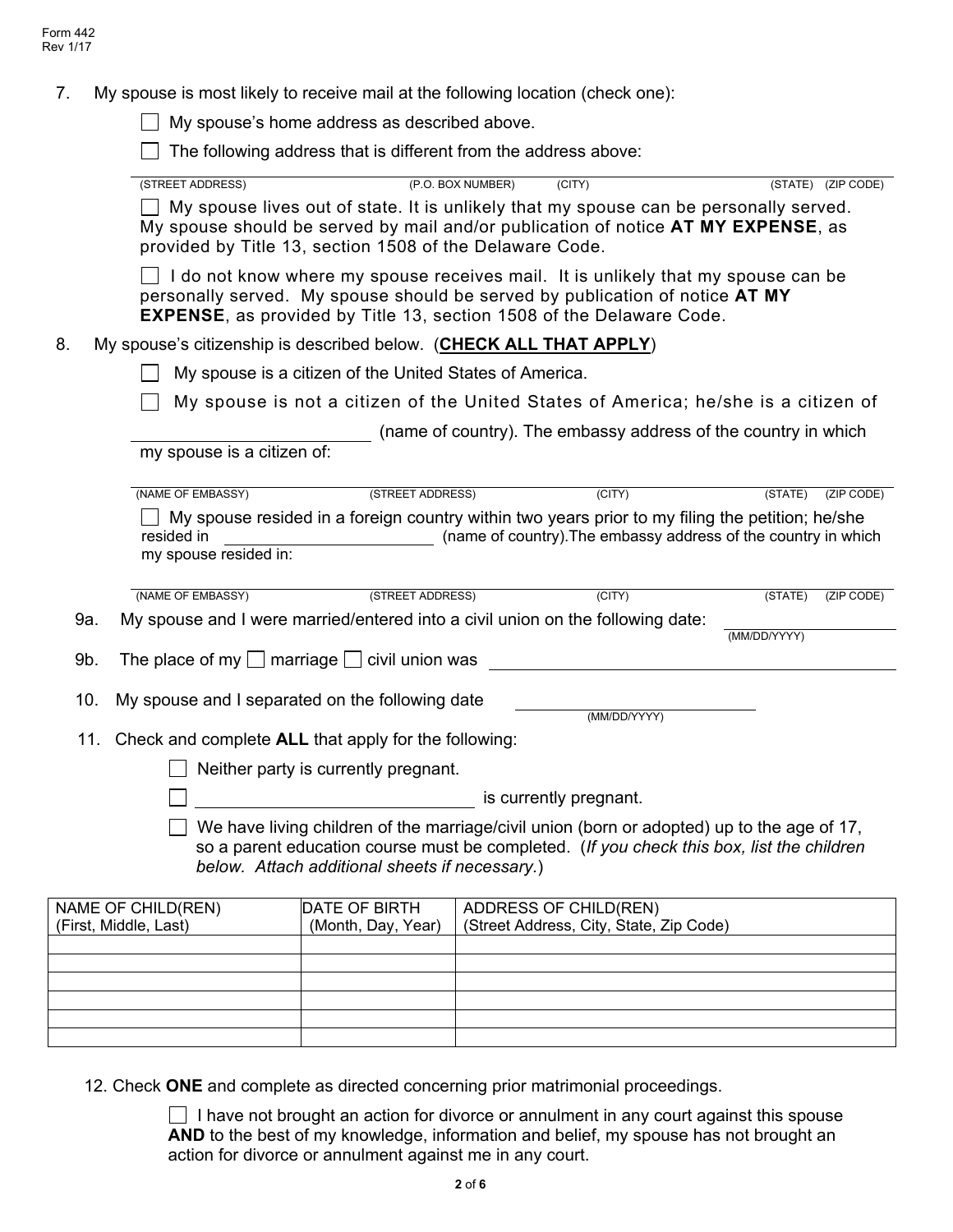$\Box$  Either my spouse or I have filed for divorce or annulment against the other before the date of filing of this petition. *If you check this box, complete the table below. Attach additional sheets if necessary.*

| <b>TYPE OF</b><br><b>ACTION</b><br>(divorce or<br>annulment) | <b>PERSON</b><br>who filed the action<br>(myself or my spouse) | <b>STATE</b><br>the action<br>was filed | <b>COUNTY</b><br>the action<br>was filed | <b>COURT</b><br>the action was filed<br>in | <b>DATE</b><br>the action<br>was filed | <b>RESULT</b><br>of the action |
|--------------------------------------------------------------|----------------------------------------------------------------|-----------------------------------------|------------------------------------------|--------------------------------------------|----------------------------------------|--------------------------------|
|                                                              |                                                                |                                         |                                          |                                            |                                        |                                |
|                                                              |                                                                |                                         |                                          |                                            |                                        |                                |
|                                                              |                                                                |                                         |                                          |                                            |                                        |                                |
|                                                              |                                                                |                                         |                                          |                                            |                                        |                                |

## **SECTION II - DIVORCE**

13. I want to get a **DIVORCE** because the following statements are true. (*Check BOTH the following statements to acknowledge that they are true*.)

MY MARRIAGE IS IRRETRIEVABLY BROKEN. My spouse and I separated for the following reason(s). (*Check ALL that apply*).

> INCOMPATIBILITY BETWEEN THE PARTIES. My spouse and I cannot get along and our relationship is destroyed.

> MISCONDUCT OF MY SPOUSE. Misconduct such as physical abuse, mental abuse, infidelity or abandonment has occurred. Describe the misconduct that occurred.

 MY SPOUSE'S MENTAL ILLNESS. Describe your spouse's mental illness including diagnosis and treating physician.

 VOLUNTARY SEPARATION. My spouse and I have agreed to separate and end the marriage;

**AND** 

14. RECONCILIATION (GETTING BACK TOGETHER) WITH MY SPOUSE IS NOT PROBABLE.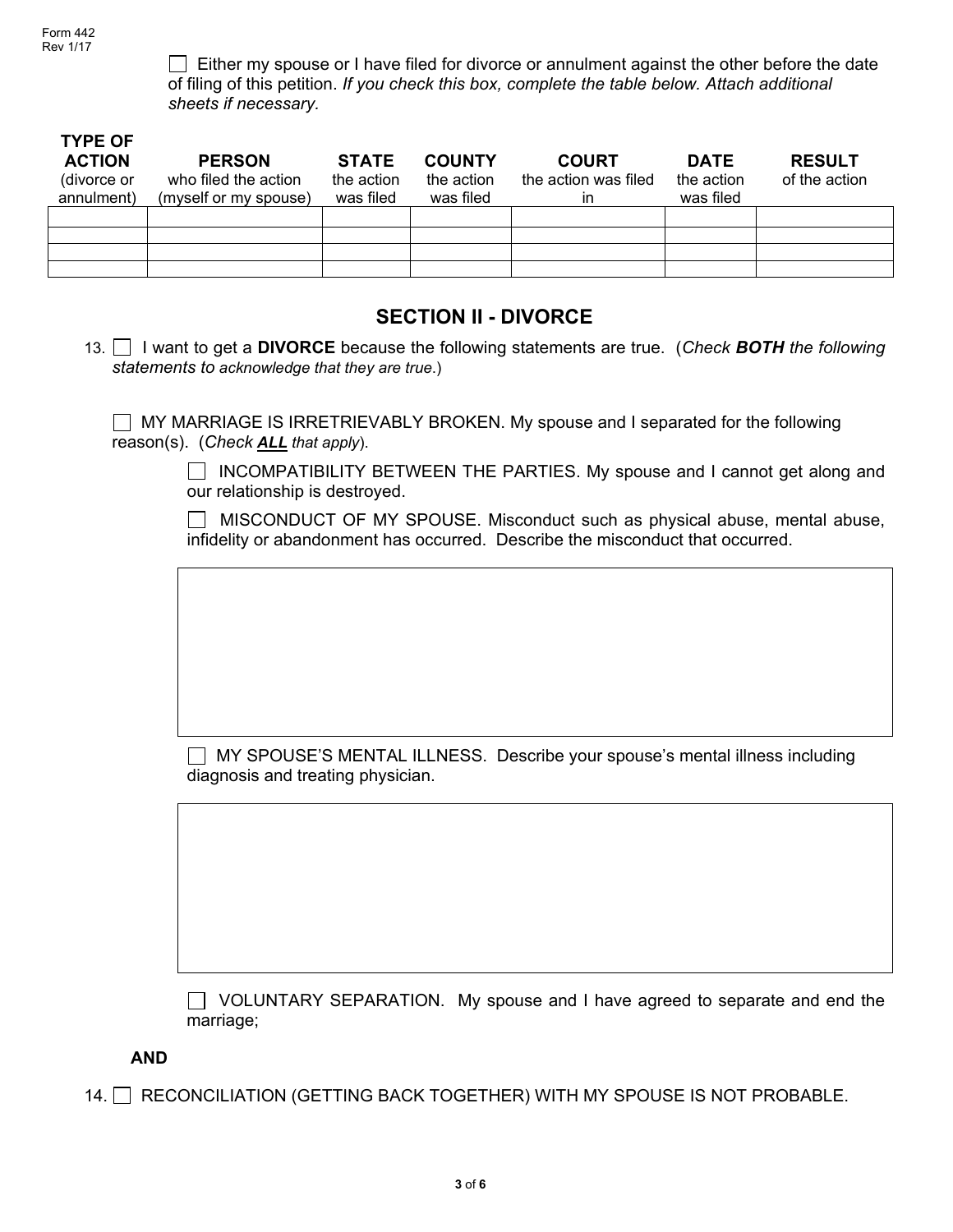## **SECTION III - ANNULMENT**

#### **DO NOT COMPLETE THIS SECTION IF YOU WANT A DIVORCE**

I want to get an **ANNULMENT** because the following statements are true. (*Check ALL that apply*).

It has been **less than 91 days** since one of the following occurred:

 MY SPOUSE LACKED CAPACITY TO CONSENT TO THE MARRIAGE/CIVIL UNION. My spouse did not have the legal capacity to agree to the marriage/civil union at the time of the ceremony, because of mental incapacity or the influence of alcohol, drugs or other incapacitating substances. Describe the circumstances that made your spouse unable to agree to the marriage/civil union and **HOW** and **WHEN** you learned of these circumstances.

 $\Box$  I RELIED UPON A FRAUDULENT ACT OR MISREPRESENTATION. I married/entered into a civil union with my spouse because of a fraudulent act or misrepresentation by my spouse **AND** that act goes to the essence of the marriage/civil union. Describe the fraudulent act or misrepresentation and **HOW** and **WHEN** you learned of the act.

 DURESS. One of the parties married/entered into the civil union because a person exercised duress over him/her. Describe how the duress occurred and **HOW** and **WHEN** you learned of the duress.

 $\Box$  JEST OR DARE. One of the parties got married/entered into civil union because of a jest or dare. Describe the jest or dare and **HOW** and **WHEN** you learned of the jest or dare.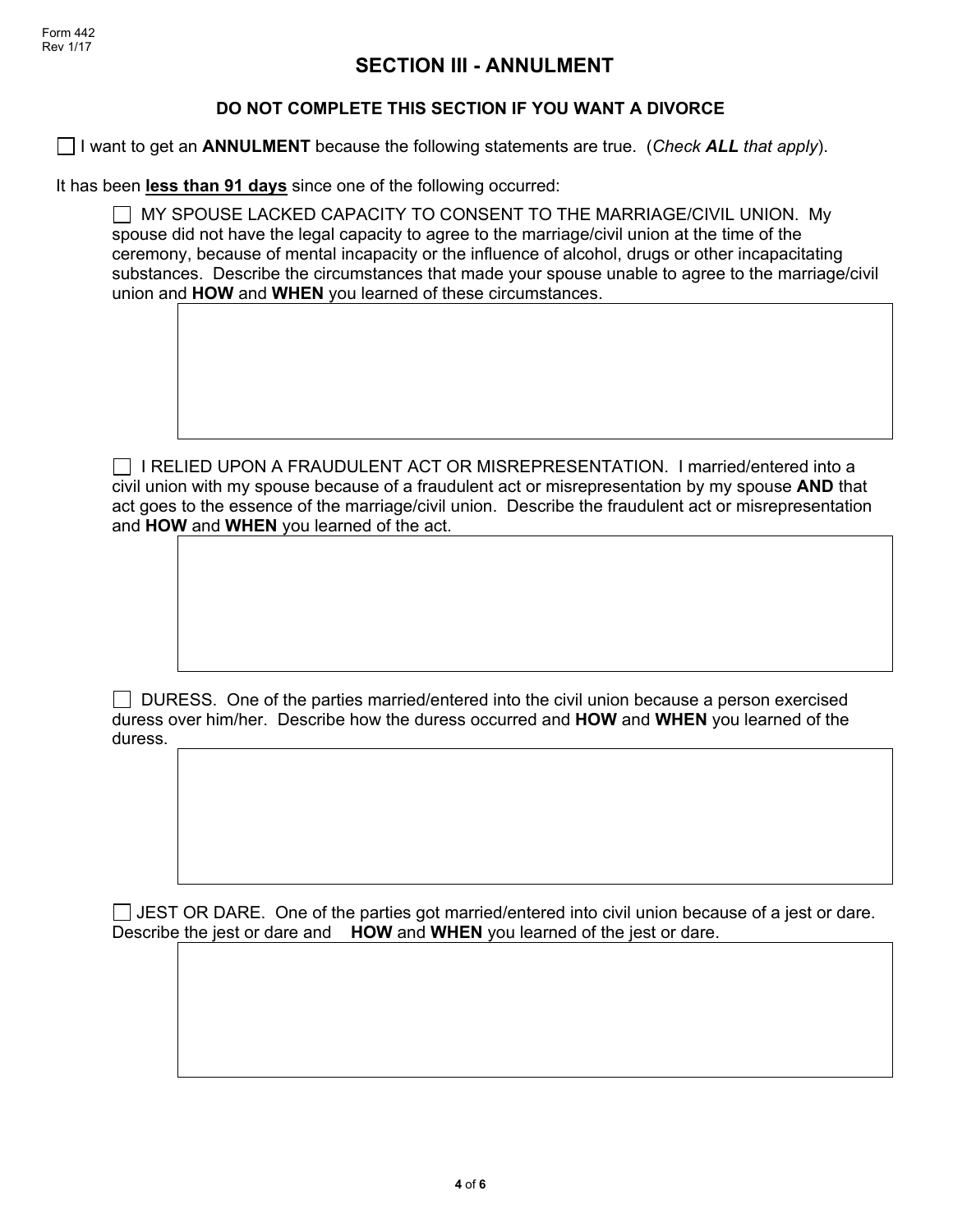It has been exactly one year (365 days) or less since the following occurred:

 $\Box$  INABILITY TO CONSUMMATE MARRIAGE/CIVIL UNION. I learned that my spouse lacked the physical ability to have sexual intercourse and I did not know this before we got married/entered into the civil union. Describe **HOW** and **WHEN** you learned that of the inability to consummate the marriage/civil union.

 $\Box$  WE DID NOT HAVE THE CONSENT OF PARENTS. My spouse or I was underage when we married and we did not have the parents' consent to get married.

#### **SECTION IV – RELIEF REQUESTED (WHAT YOU WANT THE COURT TO DO) (***YOU MUST COMPLETE THIS SECTION WHETHER YOU WANT A DIVORCE OR AN ANNULMENT)*

I ask that the Family Court:

- A. Issue Summons directed to my spouse requiring my spouse to answer the Petition for Divorce/Annulment.
- B. Enter an Order (Decree) for Divorce/Annulment, thereby divorcing Petitioner (me) and Respondent (my spouse) from the bonds of matrimony/civil union or annulling the marriage/civil union.

I also ask the Family Court to decide all the matters checked below. (C*heck what you want the Family Court to decide or to order. Some of the matters require an additional filing fee)*:

- Property Division (Divide our property and/or debts)
- Alimony (Have my spouse pay me alimony during divorce proceedings and/or after the divorce is final)
- Counsel Fees (Have my spouse pay me for my attorney fees for this action)
- $\Box$  Court Costs (Have my spouse pay me for my court costs for this action)
- | Change my name to (Must be maiden or former name)
- $\perp$ Incorporate our Separation Agreement (Enforce your Separation Agreement)

 (If you want the Family Court to enforce your Separation Agreement, you **MUST** attached the original Separation Agreement signed by both parties and notarized *AND* the original Stipulation to Incorporate the Separation Agreement that also is signed by both parties and notarized.)

Sign here